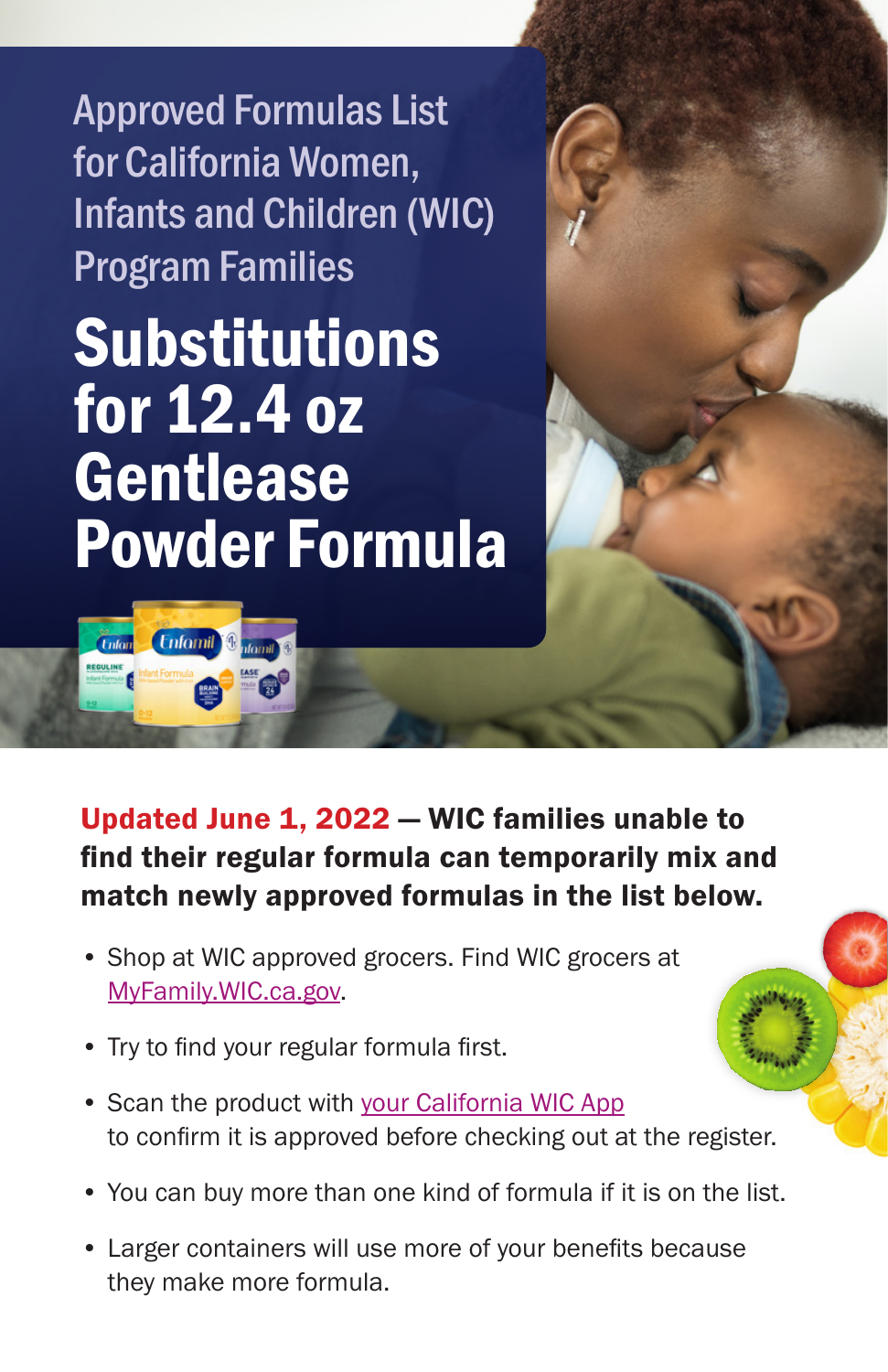## If your benefits say "12.4 oz Gentlease Powder," you can buy any of the 51 formulas listed below:

| <b>Brand</b>           | <b>Formula</b><br><b>Types &amp; Sizes</b>                    | <b>Number of Cans Used</b><br>in Benefit Balance |
|------------------------|---------------------------------------------------------------|--------------------------------------------------|
| <b>Comforts</b>        | <b>Comforts Sensitivity</b><br>Powder 22.5 oz                 | $\mathbf{1}$                                     |
|                        | <b>Comforts Sensitivity</b><br>Powder 33.2 oz                 | $\overline{2}$                                   |
| Earth's<br><b>Best</b> | Earth's Best Organic<br>Sensitivity Powder 21 oz              | $\mathbf{1}$                                     |
|                        | Earth's Best Organic<br>Sensitivity Powder 32 oz              | $\overline{2}$                                   |
|                        | Earth's Best Organic<br>Gentle Powder 21 oz                   | $\mathbf{1}$                                     |
| <b>Enfamil</b>         | <b>Enfamil Gentlease</b><br>Powder 12.4 oz                    | $\mathbf{1}$                                     |
|                        | <b>Enfamil Gentlease</b><br>Powder 19.9 oz                    | $\overline{1}$                                   |
|                        | <b>Enfamil Gentlease</b><br>Powder 27.7 oz                    | $\overline{2}$                                   |
|                        | <b>Enfamil NeuroPro</b><br><b>Gentlease Powder</b><br>19.5 oz | $\mathbf{1}$                                     |
|                        |                                                               |                                                  |

2

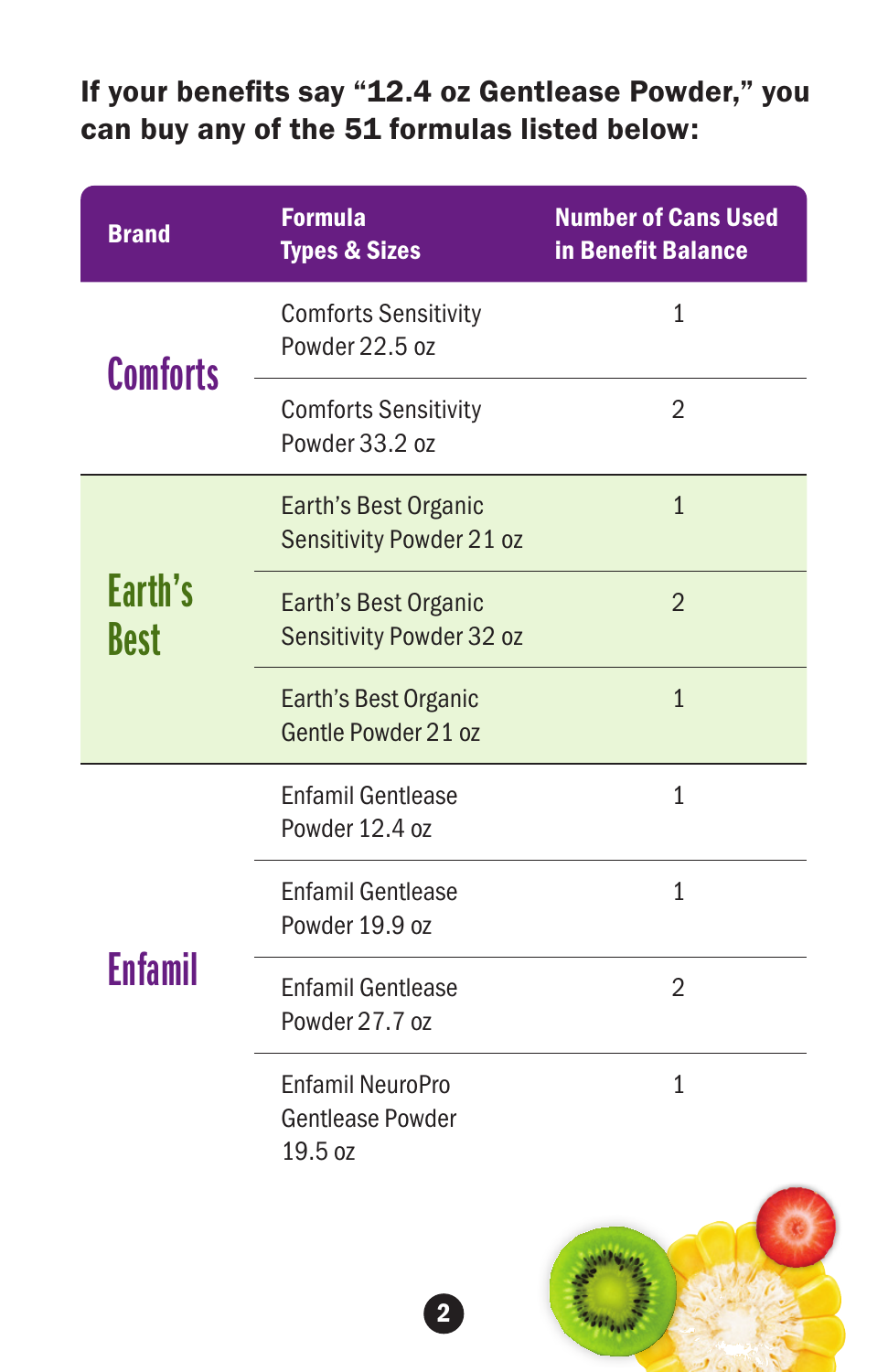| <b>Brand</b>   | <b>Formula</b><br><b>Types &amp; Sizes</b>                    | <b>Number of Cans Used</b><br>in Benefit Balance |
|----------------|---------------------------------------------------------------|--------------------------------------------------|
| <b>Enfamil</b> | <b>Enfamil NeuroPro</b><br><b>Gentlease Powder</b><br>27.4 oz | $\overline{2}$                                   |
|                | Enfamil NeuroPro<br><b>Gentlease Powder</b><br>30.4 oz        | 2                                                |
|                | <b>Enfamil NeuroPro</b><br><b>Gentlease Powder</b><br>35.2 oz | 2                                                |
|                | <b>Enfamil Enspire</b><br><b>Gentlease Powder</b><br>19.5 oz  | $\mathbf{1}$                                     |
|                | <b>Enfamil Enspire</b><br>Gentlease Powder 29 oz              | $\overline{2}$                                   |
|                | <b>Enfamil NeuroPro</b><br>Sensitive Powder 19.5 oz           | 1                                                |
|                | <b>Enfamil NeuroPro</b><br>Sensitive Powder 29.4 oz           | $\overline{2}$                                   |
| Gerber         | <b>Gerber Good Start Soothe</b><br>Pro Powder 12.4 oz         | $\mathbf{1}$                                     |
|                | <b>Gerber Good Start Soothe</b><br>Pro Powder 19.4 oz         | $\mathbf{1}$                                     |
|                | <b>Gerber Good Start Soothe</b><br>Pro Powder 30.6 oz         | $\overline{2}$                                   |
|                | 3                                                             |                                                  |

 $J(x)$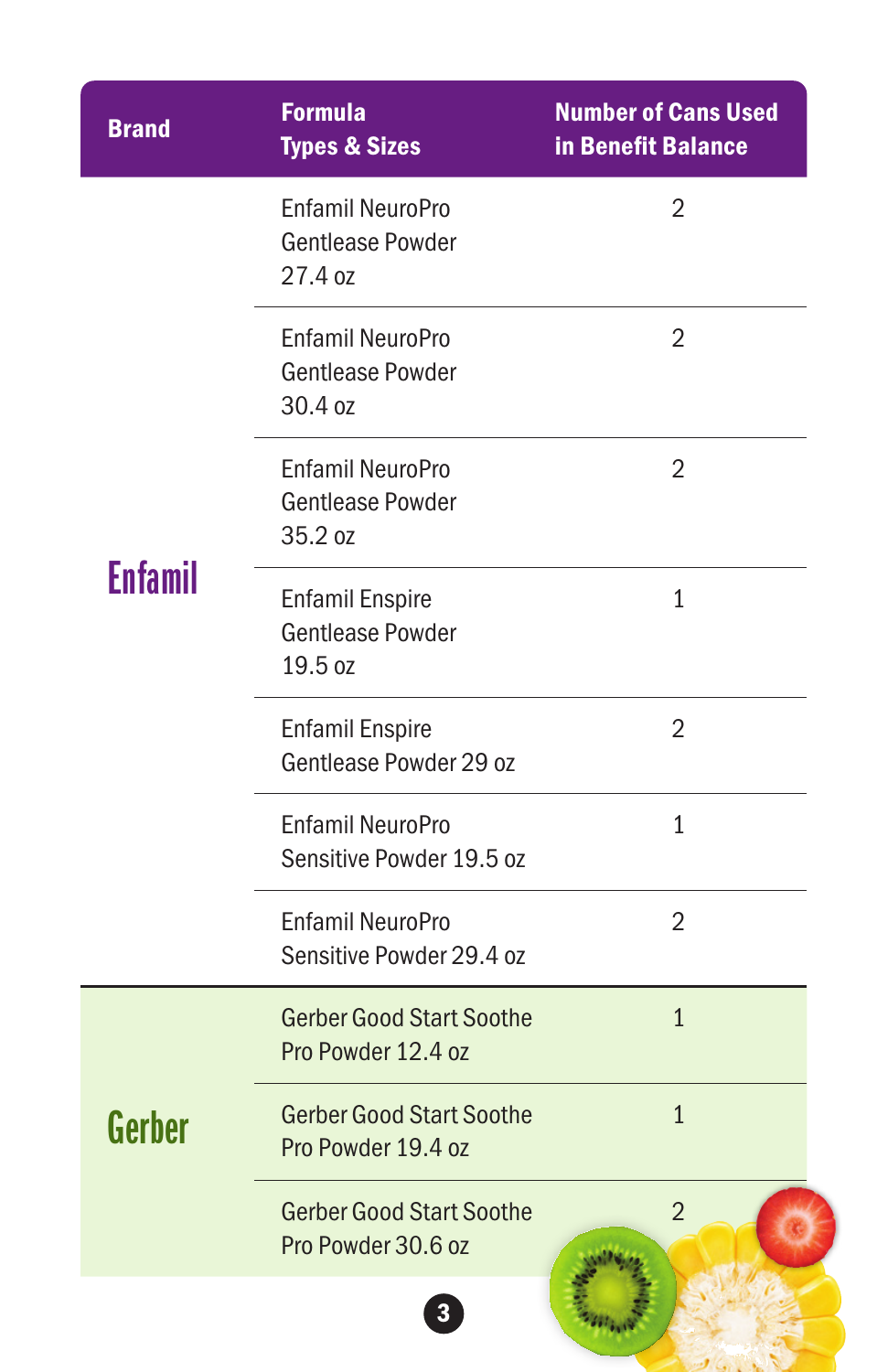| <b>Brand</b>                                  | <b>Formula</b><br><b>Types &amp; Sizes</b>                     | <b>Number of Cans Used</b><br>in Benefit Balance |
|-----------------------------------------------|----------------------------------------------------------------|--------------------------------------------------|
| <b>Happy</b><br><b>Baby</b><br><b>Organic</b> | Happy Baby Organic<br><b>Sensitive Stage Powder</b><br>21 oz   | $\mathbf{1}$                                     |
| <b>Parent's</b><br><b>Choice</b>              | <b>Parent's Choice Gentle</b><br>Powder 12 oz                  | $\overline{1}$                                   |
|                                               | <b>Parent's Choice Gentle</b><br>Powder 21.5 oz                | $\overline{1}$                                   |
|                                               | <b>Parent's Choice Gentle</b><br>Powder 34 oz                  | $\overline{2}$                                   |
|                                               | <b>Parent's Choice Complete</b><br>Comfort Powder 22.5 oz      | $\mathbf{1}$                                     |
|                                               | <b>Parent's Choice Complete</b><br>Comfort Powder 29.8 oz      | $\overline{2}$                                   |
|                                               | <b>Parent's Choice</b><br>Sensitivity Powder 12 oz             | $\mathbf{1}$                                     |
|                                               | <b>Parent's Choice</b><br><b>Sensitivity Powder</b><br>22.5 oz | $\mathbf{1}$                                     |
|                                               | <b>Parent's Choice</b><br>Sensitivity Powder 34 oz             | $\overline{2}$                                   |
|                                               |                                                                |                                                  |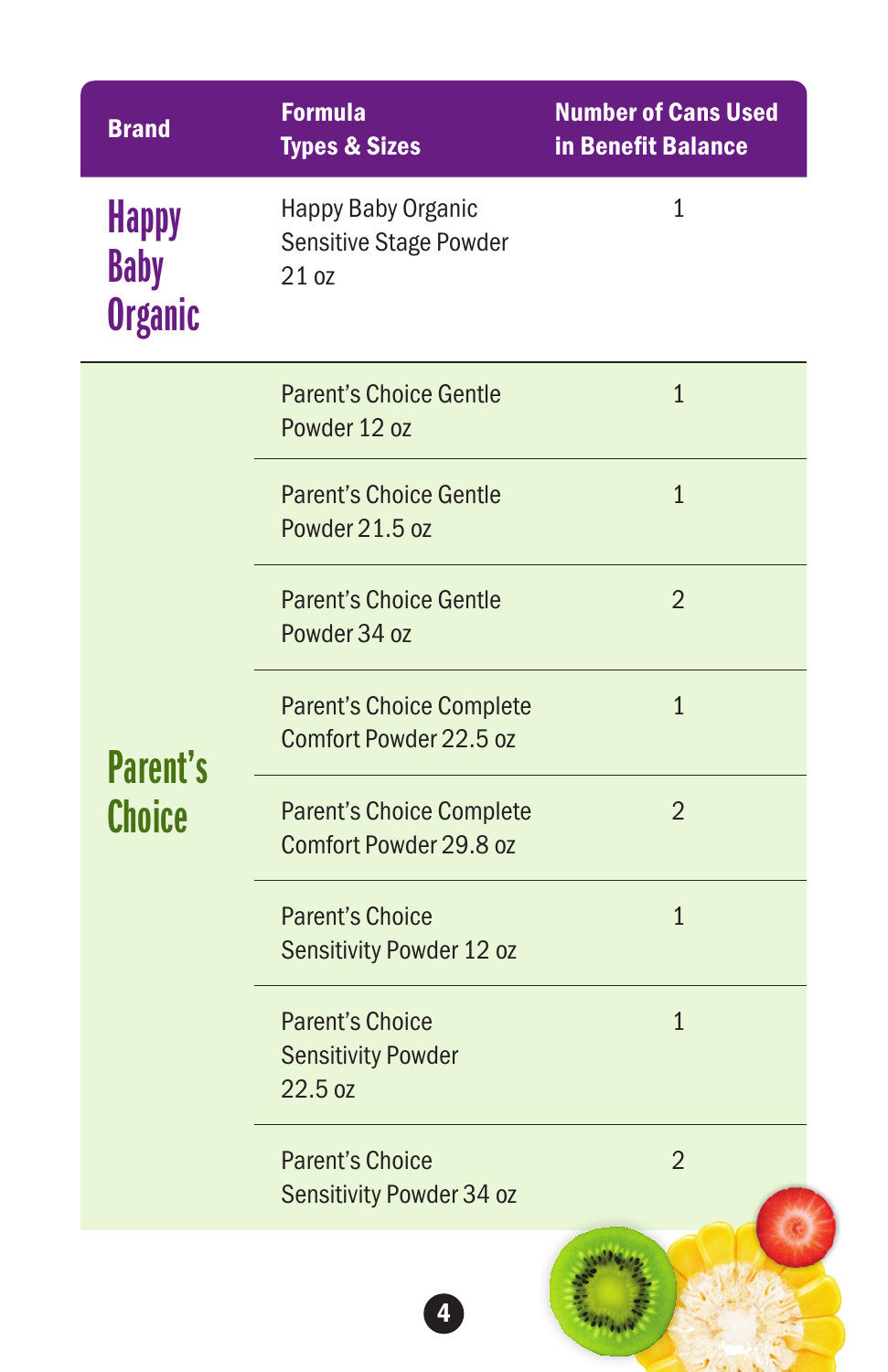| <b>Brand</b>     | <b>Formula</b><br><b>Types &amp; Sizes</b>          | <b>Number of Cans Used</b><br>in Benefit Balance |
|------------------|-----------------------------------------------------|--------------------------------------------------|
| <b>Signature</b> | Signature Care Gentle<br>Powder 21.5 oz             | 1                                                |
|                  | <b>Signature Care Sensitivity</b><br>Powder 22.5 oz | $\mathbf{1}$                                     |
| Similac          | <b>Similac Pro-Total Comfort</b><br>Powder 20.1 oz  | $\overline{1}$                                   |
|                  | <b>Similac Pro-Total Comfort</b><br>Powder 29.8 oz  | $\overline{2}$                                   |
|                  | <b>Similac Sensitive Powder</b><br>12.5 oz          | $\overline{1}$                                   |
|                  | <b>Similac Sensitive Powder</b><br>20.1 oz          | $\overline{1}$                                   |
|                  | <b>Similac Sensitive Powder</b><br>29.8 oz          | $\overline{2}$                                   |
|                  | <b>Similac Pro-Sensitive</b><br>Powder 20.1 oz      | $\overline{1}$                                   |
|                  | <b>Similac Pro-Sensitive</b><br>Powder 29.8 oz      | $\overline{2}$                                   |
|                  | Similac 360 Total Care<br>Sensitive Powder 29.8 oz  | $\overline{2}$                                   |
|                  | 5                                                   |                                                  |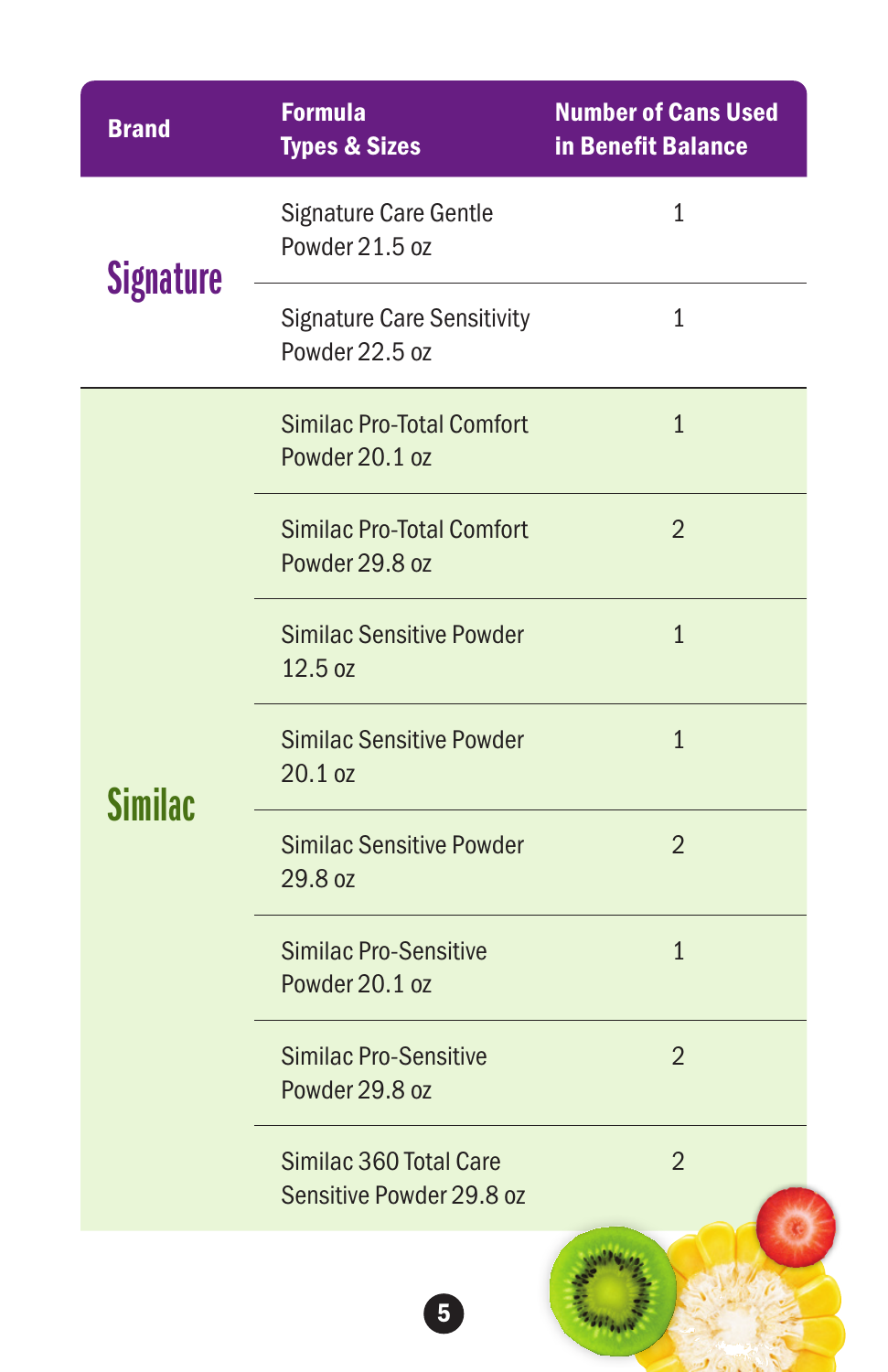| <b>Brand</b>      | <b>Formula</b><br><b>Types &amp; Sizes</b>              | <b>Number of Cans Used</b><br>in Benefit Balance |
|-------------------|---------------------------------------------------------|--------------------------------------------------|
| <b>Tippy Toes</b> | <b>Tippy Toes Gentle Powder</b><br>21.5 oz              | 1                                                |
|                   | <b>Tippy Toes Gentle Powder</b><br>33.2 oz              | 2                                                |
|                   | <b>Tippy Toes Sensitivity</b><br>Powder 22.5 oz         | $\mathbf{1}$                                     |
|                   | <b>Tippy Toes Sensitivity Plus</b><br>Powder 33.2 oz    | 2                                                |
|                   | <b>Tippy Toes Sensitivity</b><br>Premium Powder 22.5 oz | $\mathbf{1}$                                     |
|                   | <b>Tippy Toes Sensitivity</b><br>Premium Powder 33.2 oz | $\overline{2}$                                   |
| Up & Up           | Up & Up Gentle Powder<br>21.5 oz                        | $\mathbf{1}$                                     |
|                   | Up & Up Gentle Powder<br>33.2 oz                        | $\overline{2}$                                   |
|                   | Up & Up Complete<br>Comfort Powder 29.8 oz              | $\overline{2}$                                   |
|                   | Up & Up Sensitivity<br>Powder 22.5 oz                   | $\overline{1}$                                   |
|                   | $\boldsymbol{6}$                                        |                                                  |

 $J(G)$